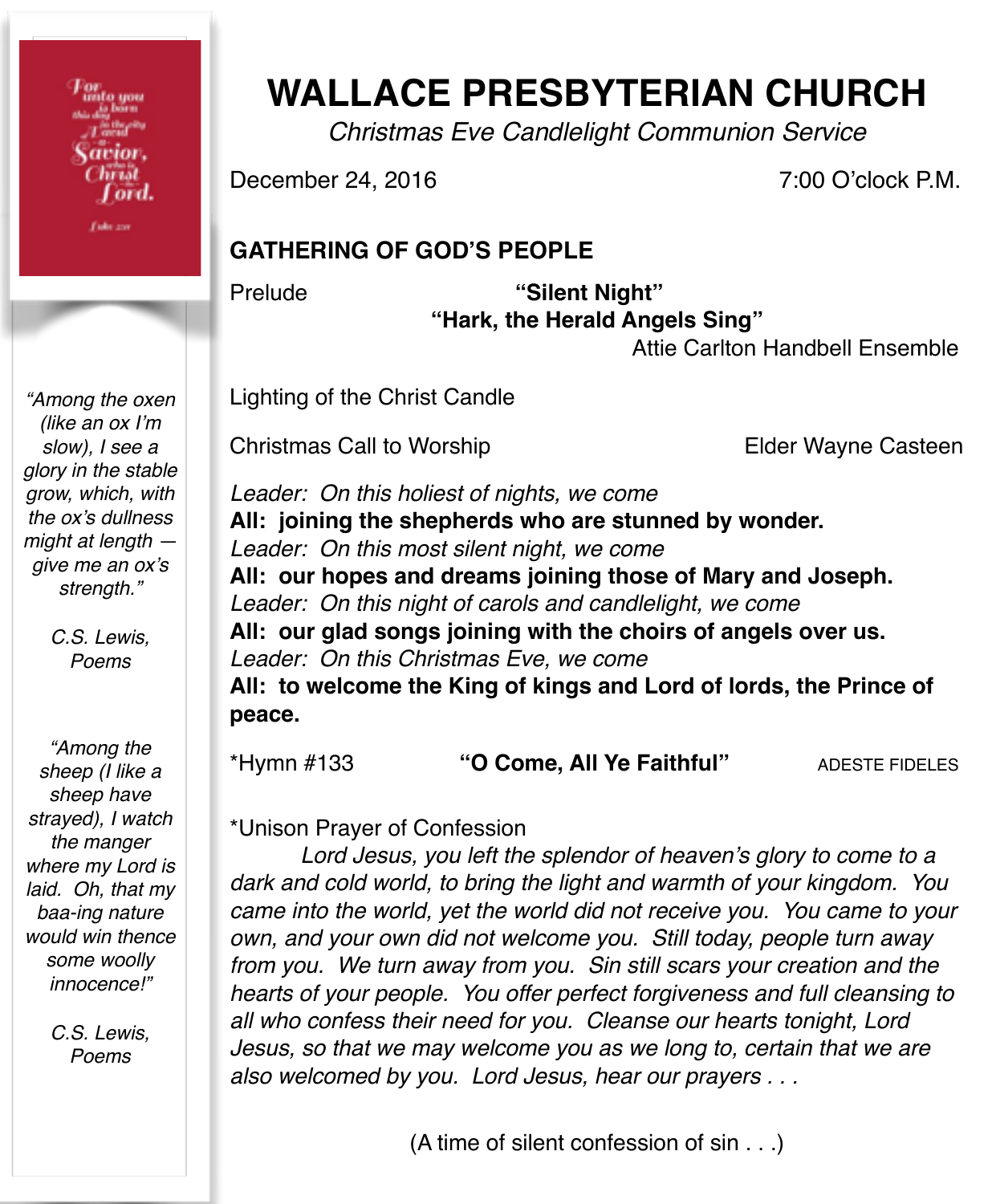\*Responsive Assurance of Pardon

*Leader: People of God, through the coming of Jesus Christ, whose birth we celebrate, the Lord has comforted and redeemed us! Remember the words of the angel: Good news . . . Great joy . . . All people . . .*

**All: In Christ we receive the salvation of our God. In the name of Jesus Christ, we are forgiven. Glory to God in the highest!** *Leader: May the peace of Christ be with you all, both this night and forevermore.*

**All: Alleluia! Amen.**

\*Gloria Patri

*Glory be to the Father, and to the Son, and to the Holy Ghost; as it was in the beginning, is now, and ever shall be, world without end. Amen, amen.*

|                                                                                                                                                                                                                                                        |  | Special Music "Sweet Little Jesus Boy" | Robert MacGimsey, 1934<br>John Forlaw, Tenor |  |
|--------------------------------------------------------------------------------------------------------------------------------------------------------------------------------------------------------------------------------------------------------|--|----------------------------------------|----------------------------------------------|--|
| <b>PROCLAIMING GOD'S WORD</b>                                                                                                                                                                                                                          |  |                                        |                                              |  |
| <b>Prayer for Illumination</b><br>Open us, O God, to hear again the message of the angel, and to<br>go with the shepherds to Bethlehem to see the glorious redemption you<br>have brought to pass through the newborn baby lying in a manger.<br>Amen. |  |                                        |                                              |  |
| Old Testament Lesson: Isaiah 52:7-10                                                                                                                                                                                                                   |  |                                        | Elder Wayne Casteen                          |  |
| Epistle Lesson: Titus 2:11-14                                                                                                                                                                                                                          |  |                                        |                                              |  |
| Gospel Lesson: Luke 2:1-20                                                                                                                                                                                                                             |  |                                        |                                              |  |
| <b>Special Music</b>                                                                                                                                                                                                                                   |  | "O Holy Night"                         | Adolphe Adam, 1847<br>John Forlaw, Tenor     |  |

Sermon **"Wanna Hear Some Good News?"** Dr. Philip K. Gladden

*"Among the asses (stubborn I as they), I see my Savior where I looked for hay; so may my beast-like folly learn at least the patience of a beast."*

> *C.S. Lewis, Poems*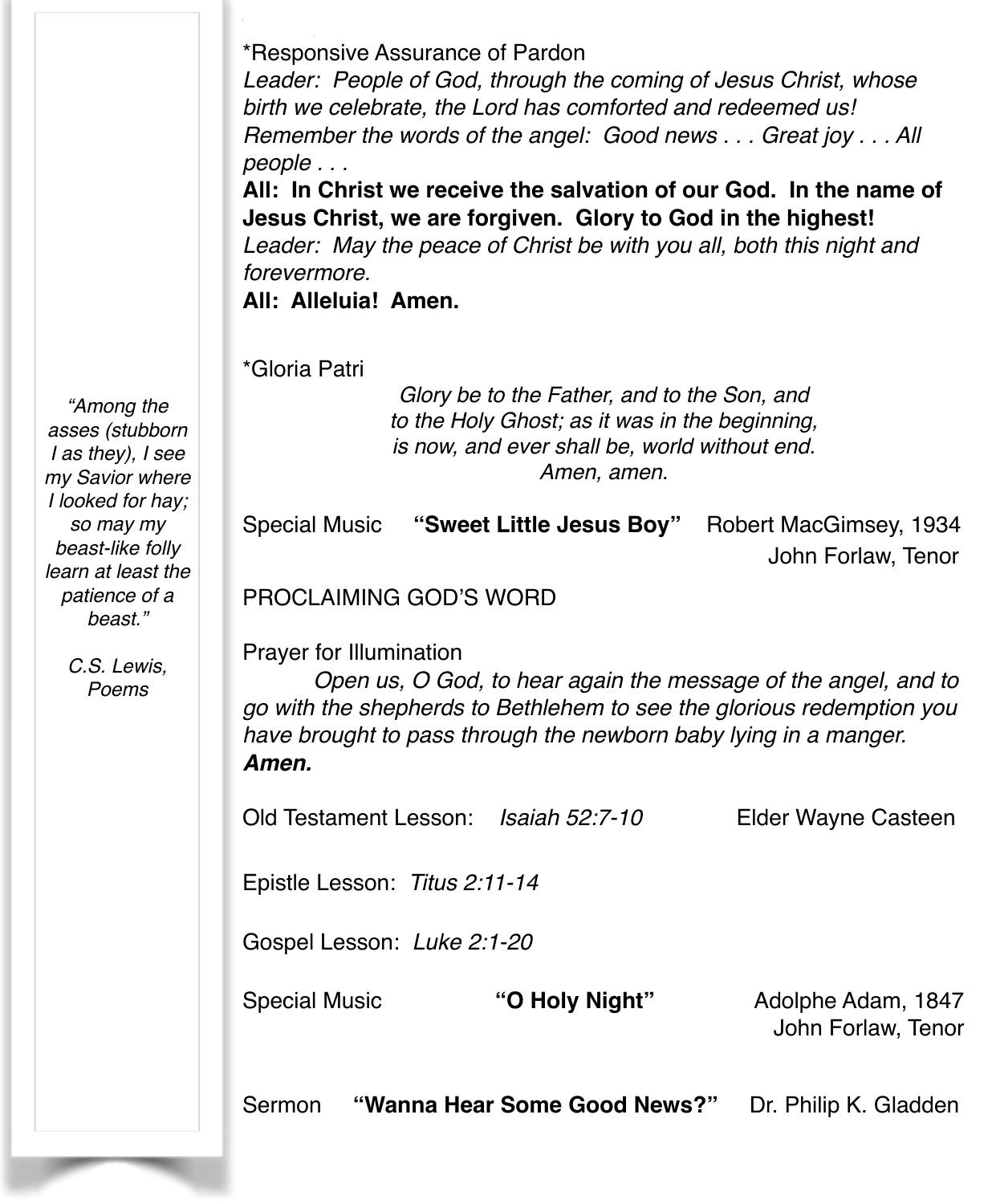|                                       | <b>RESPONDING TO GOD'S WORD</b>                                              |  |  |  |  |
|---------------------------------------|------------------------------------------------------------------------------|--|--|--|--|
|                                       | *The Affirmation of Faith (1 Timothy 3:16)                                   |  |  |  |  |
|                                       | Great indeed, we confess,                                                    |  |  |  |  |
|                                       | is the mystery of our religion:<br>Christ Jesus was manifested in the flesh, |  |  |  |  |
|                                       | vindicated in the Spirit,                                                    |  |  |  |  |
| "Once in our                          | seen by angels,<br>preached among the nations,                               |  |  |  |  |
| world a stable<br>had something       | believed in throughout the world,                                            |  |  |  |  |
| in it that was                        | taken up in glory.                                                           |  |  |  |  |
| bigger than our<br>whole world."      | *Hymn of Preparation #113 "Angels We Have Heard on High" GLORIA              |  |  |  |  |
| C.S. Lewis, The<br><b>Last Battle</b> | The Sacrament of the Lord's Supper                                           |  |  |  |  |
|                                       | The Invitation to the Table<br>The Words of Institution                      |  |  |  |  |
|                                       | The Great Thanksgiving with the Lord's Prayer                                |  |  |  |  |
|                                       | The Distribution of the Elements<br>A Christmas Prayer                       |  |  |  |  |
|                                       | <b>Lighting the Candles</b>                                                  |  |  |  |  |
|                                       | "Silent Night, Holy Night!"<br>*Hymn #122<br><b>STILLE NACHT</b>             |  |  |  |  |
|                                       |                                                                              |  |  |  |  |
| "Look for Christ<br>and you will find | *Benediction                                                                 |  |  |  |  |
| Him. And with<br>Him, everything      | *Postlude                                                                    |  |  |  |  |
| else."                                | *All who are able may stand.<br>+Page number in Pew Bible                    |  |  |  |  |
| C.S. Lewis,<br>Mere Christianity      |                                                                              |  |  |  |  |
|                                       | THE LORD'S                                                                   |  |  |  |  |
|                                       | <b>SUPPER</b>                                                                |  |  |  |  |
|                                       |                                                                              |  |  |  |  |
|                                       |                                                                              |  |  |  |  |
|                                       |                                                                              |  |  |  |  |
|                                       |                                                                              |  |  |  |  |